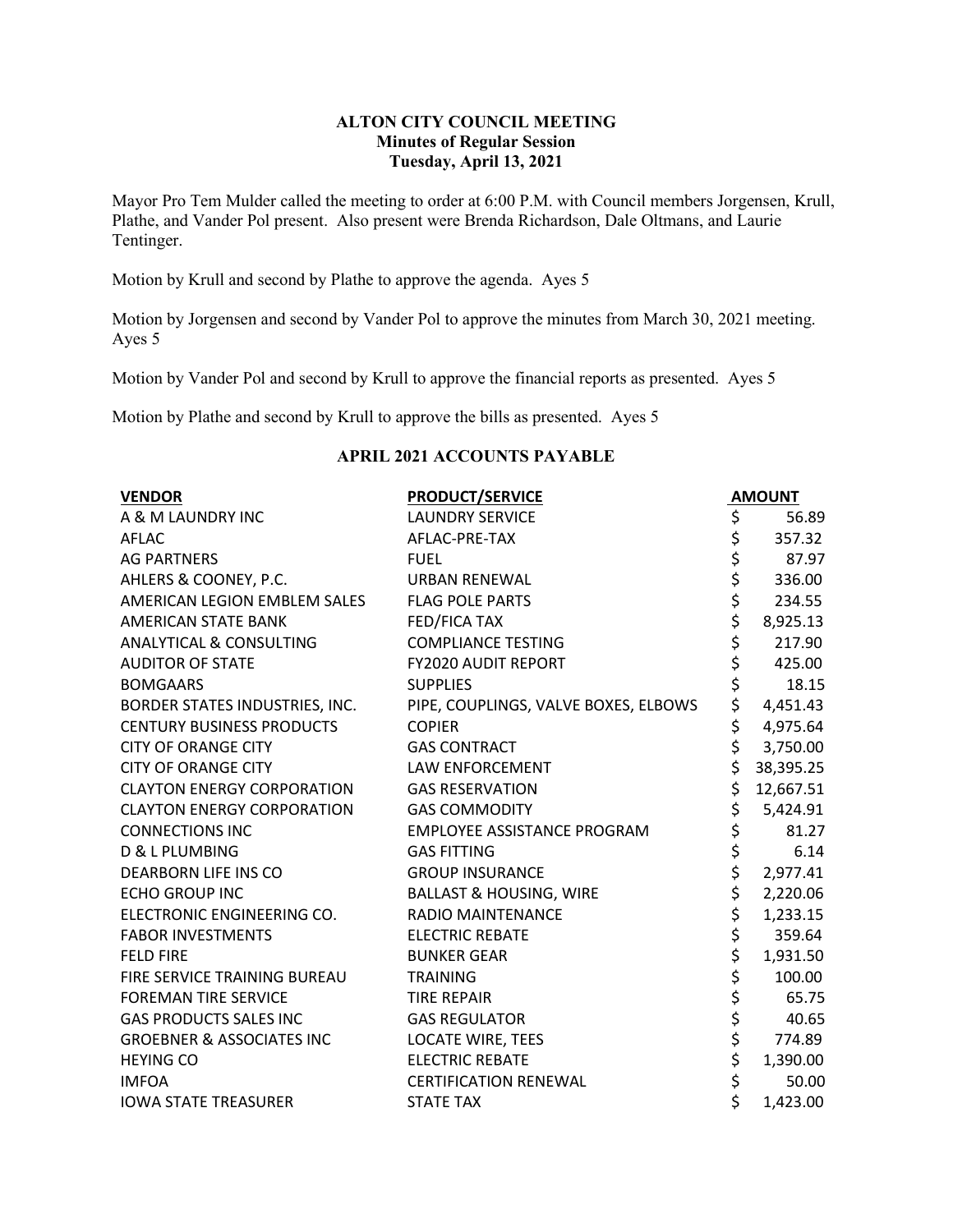| <b>IPERS COLLECTIONS</b>        | <b>IPERS</b>                              | \$            | 5,974.51     |
|---------------------------------|-------------------------------------------|---------------|--------------|
| <b>STUART C IRBY CO</b>         | PULL BOX, SPLICES                         |               | 3,045.76     |
| <b>JANITOR'S CLOSET</b>         | <b>SUPPLIES</b>                           | \$            | 53.07        |
| <b>KGM</b>                      | <b>METER</b>                              | \$<br>\$      | 38.65        |
| MEIS PAINTING & LAWN CARE       | <b>ELECTRIC REBATE</b>                    | \$            | 150.00       |
| MID SIOUX OPPORTUNITY           | PROJECT SHARE                             | \$            | 40.00        |
| MIDAMERICAN ENERGY              | <b>STREET LIGHTS</b>                      | \$            | 247.47       |
| MIDWEST SPRAY TEAM & SALES INC  | <b>GROUND STABILIZER</b>                  | \$            | 768.70       |
| MISSOURI RIVER ENERGY SERVICES  | <b>ELECTRIC</b>                           | \$            | 37,368.25    |
| MUNICIPAL UTIL-BILLS            | <b>UTILITIES</b>                          | \$            | 2,011.32     |
| NEAL CHASE LUMBER CO            | SUPPLIES, FILTERS, SHOVEL, SPADES         | \$            | 472.84       |
| NO STREAKING INC                | <b>WINDOW CLEANING</b>                    | \$            | 89.00        |
| NORTHWEST IOWA DEVELOP          | <b>MEMBERSHIP DUES</b>                    | \$            | 1,200.00     |
| NOTEBOOM ELECTRIC               | <b>SUPPLIES</b>                           | \$            | 4.24         |
| ORANGE CITY MUNICIPAL UTILITIES | <b>BULK WATER</b>                         | \$            | 6,754.48     |
| <b>CRITTER SITTERS</b>          | <b>KENNELING</b>                          | \$            | 60.00        |
| ORANGE CITY HEALTH SYSTEM       | <b>AMBULANCE SUPPLIES</b>                 | $\frac{1}{5}$ | 449.39       |
| <b>ORANGE CITY SANITATION</b>   | <b>GARBAGE HAULING</b>                    | \$            | 6,928.50     |
| PAYROLL                         | PAYROLL 03/31/2021                        | \$            | 28,163.27    |
| PEFA, INC                       | <b>GAS COMMODITY</b>                      | \$            | 9,165.19     |
| PREMIER COMMUNICATIONS          | <b>IT SERVICES</b>                        | ややややや         | 600.00       |
| <b>SIOUX COUNTY AUDITOR</b>     | <b>SPECIAL ELECTION</b>                   |               | 1,777.92     |
| <b>SIOUX COUNTY ENGINEER</b>    | <b>ELECTRIC REBATE</b>                    |               | 1,380.78     |
| SIOUXLAND PRESS                 | <b>PUBLICATIONS</b>                       |               | 339.50       |
| TOWN & COUNTRY IMPLEMENT        | <b>BUCKET &amp; DERRICK TRUCK REPAIRS</b> |               | 1,238.13     |
| TREASURER - STATE OF IOWA       | <b>WATER EXCISE TAX</b>                   |               | 1,175.00     |
| TREASURER - STATE OF IOWA       | <b>SALES TAX</b>                          |               | 3,070.00     |
| TRI-STATE COMMUNICATIONS, INC   | <b>RADIO</b>                              | ややややや         | 742.56       |
| UTILITY EQUIPMENT CO.           | CURB BOX, WRENCH, PIPE                    |               | 1,149.19     |
| VANDENBERG, ERIC                | <b>ELECTRIC REBATE</b>                    |               | 188.00       |
| <b>VERIZON</b>                  | <b>CELL PHONES</b>                        |               | 276.92       |
| <b>VISA</b>                     | SUPPLIES, POOL REG, TESTING               |               | 684.37       |
| WELLMARK BLUE CROSS/BLUE SHIELD | <b>GROUP INSURANCE</b>                    | \$            | 10,744.30    |
| <b>WESCO DISTRIBUTION, INC.</b> | <b>CONNECTORS</b>                         | \$<br>\$      | 192.60       |
| <b>WEST IOWA TELEPHONE</b>      | TELEPHONE, FAX, INTERNET                  |               | 640.68       |
| <b>ZIEGLER</b>                  | <b>SKID LOADER &amp; MINI-EX MAINT</b>    | \$            | 1,296.31     |
|                                 | <b>TOTAL ACCOUNTS PAYABLE</b>             |               | \$221,458.01 |

**INSURANCE:** Brenda Richardson from Community Insurance presented the renewal package for the City's Property and Liability Insurance package. Richardson discussed the changes in premium, property, and equipment.

Motion by Plathe and second by Vander Pol to approve the presented Property and Liability Insurance package from Community Insurance for April 1, 2021 – April 1, 2022. Ayes 5

Richardson left the meeting at 6:24 PM.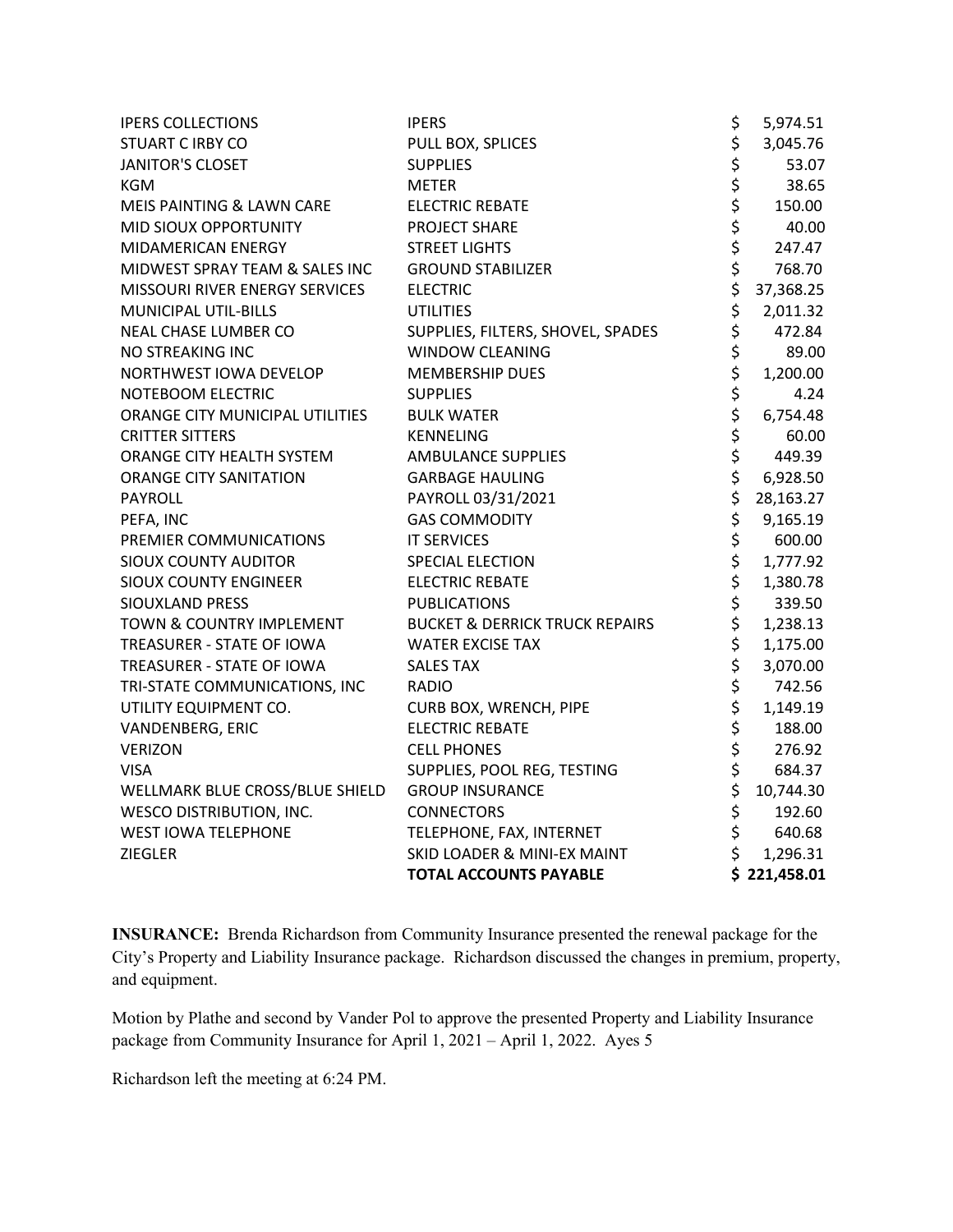# **FAIR VIEW MEADOWS 2ND ADDITION:**

## **RESOLUTION 21-14 "RESOLUTION SETTING DATES OF A CONSULTATION AND A PUBLIC HEARING ON A PROPOSED AMENDMENT NO. 1 TO THE URBAN RENEWAL PLAN FOR THE FAIR VIEW MEADOWS 2ND ADDITION PHASE 1 URBAN RENEWAL DISTRICT IN THE CITY OF ALTON, STATE OF IOWA"** was introduced and moved for adoption by Council Member Plathe. Mulder seconded the motion to adopt.

On roll call vote: Ayes: Krull, Jorgensen, Plathe, Vander Pol, Mulder Nays: None

Whereupon the Mayor Pro Tem Mulder declared the Resolution duly adopted.

**RESOLUTION 21-15 "RESOLUTION SETTING DATES OF A CONSULTATION AND A PUBLIC HEARING ON A PROPOSED AMENDMENT NO. 1 TO THE URBAND RENEWAL PLAN FOR THE FAIR VIEW MEADOWS 2ND ADDITION PHASE 2 URBAN RENEWAL DISTRICT IN THE CITY OF ALTON, STATE OF IOWA"** was introduced and moved for adoption by Council Member Jorgensen. Krull seconded the motion to adopt.

On roll call vote: Ayes: Krull, Jorgensen, Plathe, Vander Pol, Mulder Nays: None

Whereupon the Mayor Pro Tem Mulder declared the Resolution duly adopted.

**SIOUX GOLF & COUNTRY CLUB:** Oltmans requested feedback on the proposed Lease and Grant Agreement drafted by Ahlers & Cooney, P.C.

Jorgensen expressed a concern about wording regarding no preference for passholders and league play. Jorgensen also questioned subletting the kitchen. Oltmans will contact Ahlers & Cooney to address these issues.

**LIQUOR LICENSE EXTENSION:** The Yard Bar & Grill has submitted a liquor license application to extend service into the street for a barbeque contest.

Motion by Jorgensen and second by Krull to approve The Yard Bar & Grill's extended premise liquor license. Ayes 5

**ZONING AND COMPREHENSIVE PLAN:** Oltmans informed the Council that the City's Zoning and Comprehensive Plan has not been updated since 1982 and need to get the Plan updated. He also informed the Council that if the City were to annex property into the City the Plan would need to be updated prior to annexation.

**RESOLUTION 21-16: "A RESOLUTION OF THE ALTON CITY COUNCIL TO REQUEST THE ASSISTANCE OF THE NORTHWEST IOWA PLANNING AND DEVELOPMENT COMMISSION"** was introduced and moved for adoption by Council Member Plathe. Vander Pol seconded the motion to adopt.

On roll call vote: Ayes: Krull, Jorgensen, Plathe, Vander Pol, Mulder